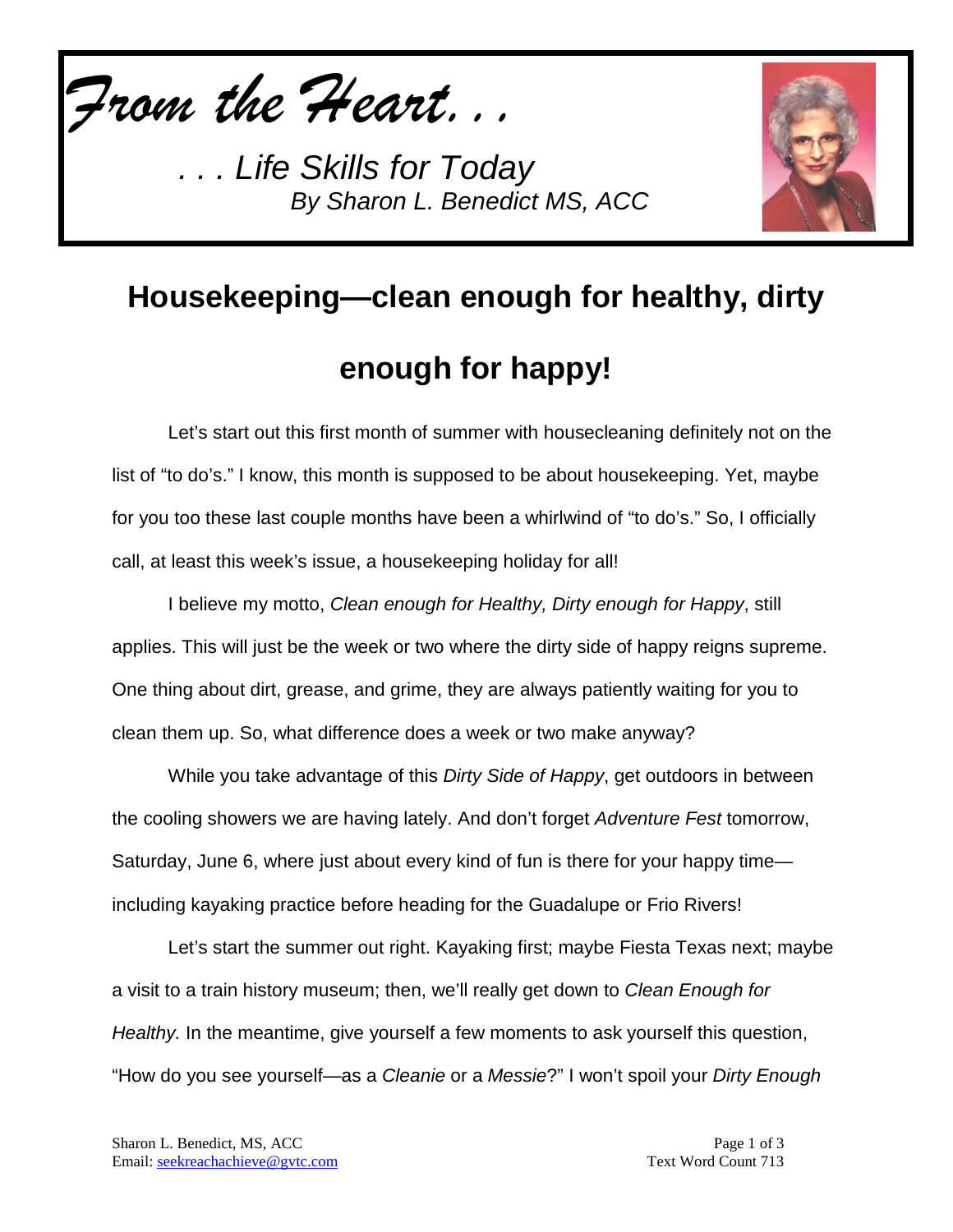*for Happy* time with too much detail right now. Here' just a short definition by the master

maven of housekeeping, Sandra Felton [\(http://www.messies.com/\)](http://www.messies.com/):

**Messie** = We all know them. They are the people who never seem to get control of their housework and their time, the type who need all day to accomplish nothing. They live in dread of opening a closet door, for fear they will be buried under an avalanche of canned goods, flashlight batteries, tissue boxes, and stockings with only one run that might come in handy someday for something. (Well, you never know.)

**Cleanie** = Unlike Messies, Cleanies have mental schedules they themselves are not aware of. Their minds are like computers going down their list of things to do. The power that activates the computer is in the eyes. Again and again they say, "When I see…" or "If it looks dirty, I…."

I know you probably assume I am one of the most obsessed Cleanies based on my byline covering each month one of twelve practical daily lifeskills throughout the year. Believe me, I'm really a recovering Messie who periodically puts on the Cleanie mindset. Just look at my shower stall where the orange mildew grime is building up! Or wait a minute, don't see the grime. It will spoil my pristine image you may have of me! Honestly, I do report I'm getting closer to being a balanced Cleanie as each season passes.

In the next issue, you will have an opportunity to more clearly pinpoint how you see yourself—either as a *Cleanie* or a *Messie*; and if a messie, which style you may favor the most. In the meantime, for those who hate housekeeping, ask yourself this question, "How can I change my perspective of housekeeping from being an intolerable chore to put off as long as possible, to pacing myself into an established routine, bringing order & harmony into my home and surroundings?

In the meantime, get out there and enjoy your *Dirty Enough for Happy* time!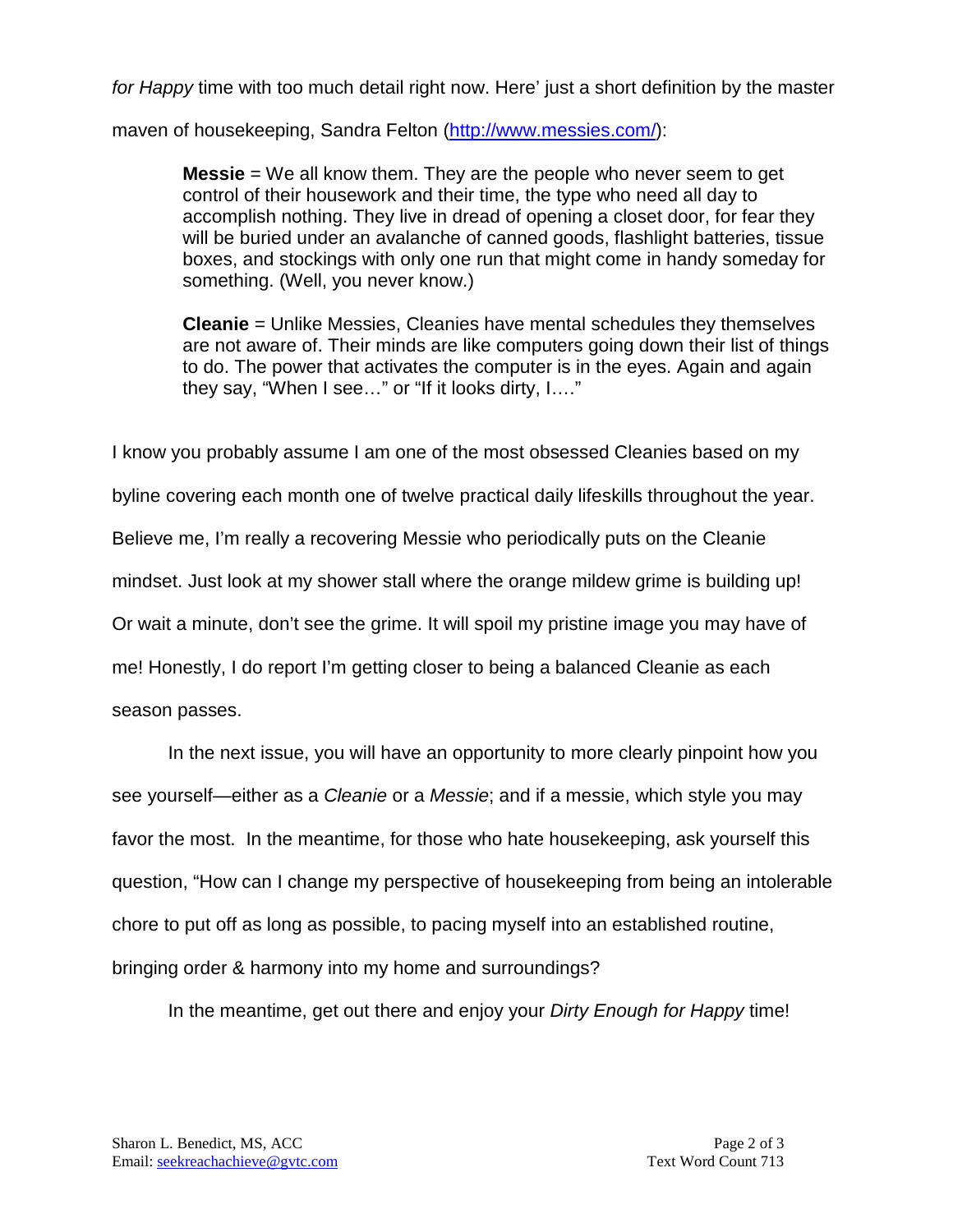Sharon L. Benedict, MS, ACC, is a certified life wellness coach-consultant, specializing in life skills, wellness, and creative arts development for individuals, businesses and organizations [\(www.harvestenterprises-sra.com\)](http://www.harvestenterprises-sra.com/).She welcomes your questions and comments and can be contacted at [seekreachachieve@gvtc.com.](mailto:seekreachachieve@gvtc.com)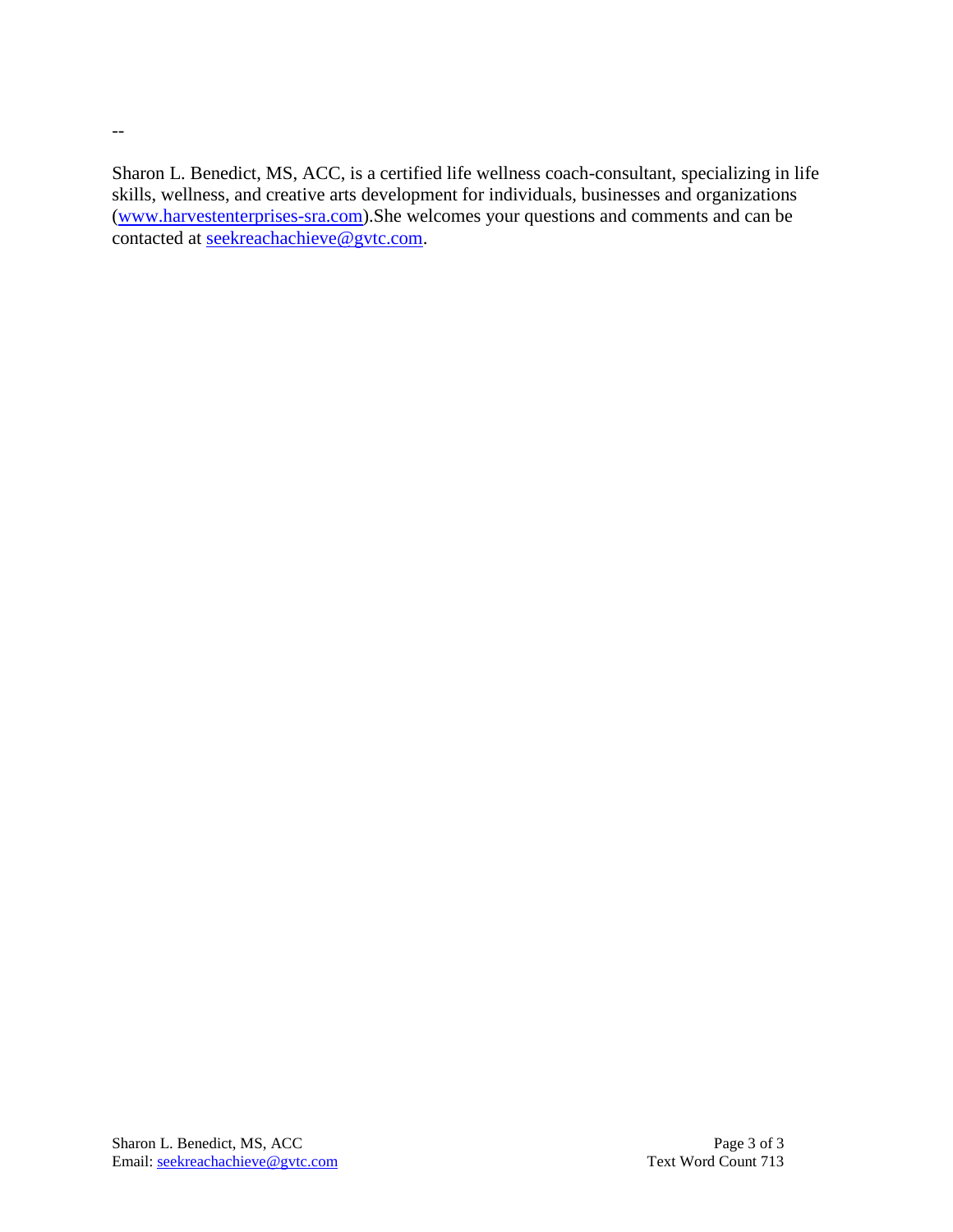*From the Heart...*



## **Housekeeping—Cleanie or Messie?**

Remember last week's definition by Sandra Felton [\(http://www.messies.com\)](http://www.messies.com/)? Messies probably represent most of us who really don't like housecleaning and would much rather being doing something else, even going to the dentist, maybe! We live in dread of opening a closet door, for fear they will be buried under an avalanche of canned goods, flashlight batteries, tissue boxes, and stockings with only one run that might come in handy someday for something. A Cleanie is just about the opposite. They have mental schedules they themselves are not aware of. Their minds are like computers going down their list of things to do. Their cleanie computer mind moves into action when they see any dust, grime, or little spot in the corner of the book shelf.

As confessed in that last issue, I am a recovering Messie doing quite well as being an occasional balanced Cleanie. It's now your turn to more clearly pinpoint how you see yourself—either as a *Cleanie* or a *Messie*; and if a messie, which style you may favor the most.

In the world of housekeeping, we can score ourselves anywhere from 0-10—zero meaning disaster, ten meaning perfection, and average somewhere around six. Extremes of zero or ten are never a desirable goal. Yet, like with all other daily lifeskills, you can find balance in this world too.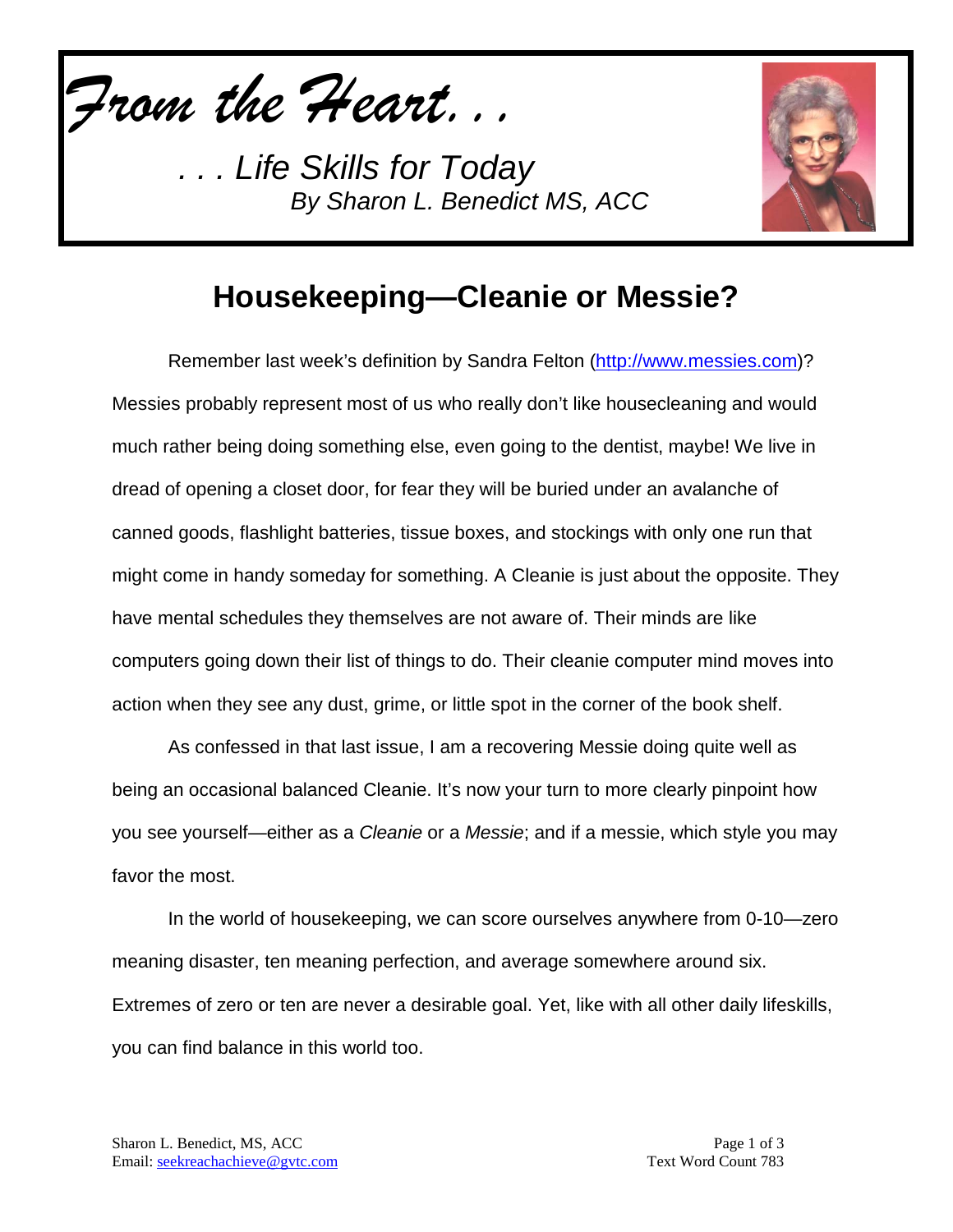So, take this moment to rate yourself in the chart according to Felton's description of a Cleanie and Messie. By all means, if you are one of those wonderful Cleanies, say so and be proud of it! We Messies need to learn all your special tricks. Whether you consider yourself a cleanie or a messie—what have you discovered about yourself? After you mark your scores, write down your thoughts and any changes in routine you may want to make, if any. Then share your thoughts with your family or close friend.

Ask your friends to score themselves, just for fun, really! Then, whoever is the Cleanie in the bunch, ask if you Messies can come over to observe the master housekeeper at work for tips to take home and try! And if you have a Cleanie in your family, by all means encourage them to become the master housekeeper of your clan! Yet, remember, you messies will need to do your best to learn from the masters; otherwise your family cleanie will be in perpetual frustration. So, keep the home fires burning as you both learn how to dance together while dispatching the dirt—*clean enough for healthy, dirty enough for happy!*

Sharon L. Benedict, MS, ACC, is a certified life wellness coach-consultant, specializing in life skills, wellness, and creative arts development for individuals, businesses and organizations [\(www.harvestenterprises-sra.com\)](http://www.harvestenterprises-sra.com/).She welcomes your questions and comments and can be contacted at [seekreachachieve@gvtc.com.](mailto:seekreachachieve@gvtc.com)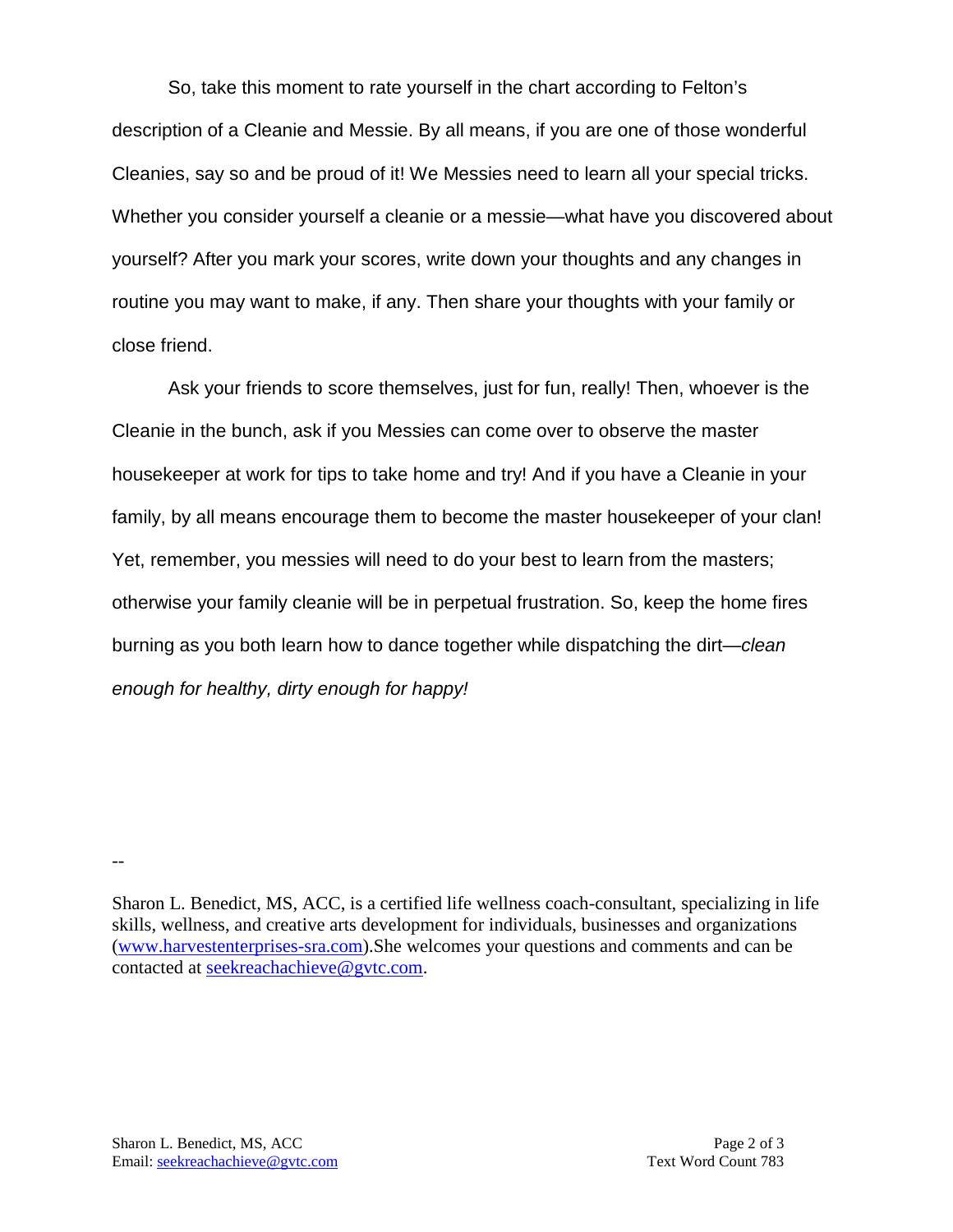| Are you a Cleanie or a Messie?                                                                                                                                                                                                                                          | <b>Score</b> |         |         |       |    |
|-------------------------------------------------------------------------------------------------------------------------------------------------------------------------------------------------------------------------------------------------------------------------|--------------|---------|---------|-------|----|
| <b>Description</b>                                                                                                                                                                                                                                                      | 0            | $1 - 3$ | $4 - 6$ | $7-9$ | 10 |
| <b>Cleanie</b> (the scores 0 to 6 do not usually apply to cleanies)                                                                                                                                                                                                     |              |         |         |       |    |
| <b>Perfectionist Messies</b><br>Very high standards for individual jobs. Yet, indecisive about approach to tasks. So, they<br>decide not to decide.                                                                                                                     |              |         |         |       |    |
| <b>Rebellious Messies</b><br>Although they know what they need to do, they refuse to do it. Sometimes determined to be<br>independent from the way "Mom" told them to do it way back when.                                                                              |              |         |         |       |    |
| <b>Relaxed Messies</b><br>Rationalizes that the world outside is hostile and home is their place to relax. So things are let<br>go. The home then actually becomes hostile with clutteractually making others and<br>sometimes themselves feel unwelcome in their home. |              |         |         |       |    |
| <b>Sentimental Messies</b><br>Every scrap brought home is precious and valuable. You never know when you will need it.<br>So, the piles grow and every drawer has loads of undeveloped film of precious memories.                                                       |              |         |         |       |    |
| <b>Spartan Messies</b><br>They cut out or lock up the things they need because it will just mean more to care for. They<br>usually don't get rid of things just exclude them from care. "Out of mind; out of sight!"                                                    |              |         |         |       |    |
| <b>Clean Messies</b><br>As long as things are clean they can be left out like clean clothes in a<br>basket, not folded; dishes washed but left out on counter. But they are clean!                                                                                      |              |         |         |       |    |
| <b>Safe Messies</b><br>Leaves bed unmade so it can air out better. The floors are not waxed because they might slip<br>and fall. Dishes not dried by hand because air drying is more sanitary; so they stay out. One<br>cannot be too careful.                          |              |         |         |       |    |
| <b>Old-Fashioned Messies</b><br>Just love to do things the old-fashioned waylike scrubbing the floor on their hands and<br>knees. Some are appropriate but not just for old-fashioned sake. They lose out on new<br>technology or simple ways to ease the task.         |              |         |         |       |    |
| <b>Idealistic Messies</b><br>Their heads are in the cloudsgreat thoughts and ideas but results either don't appear or are<br>disastrous. Tuned to loftier things, seldom notice the relationship between their messy home<br>and their fading dreams.                   |              |         |         |       |    |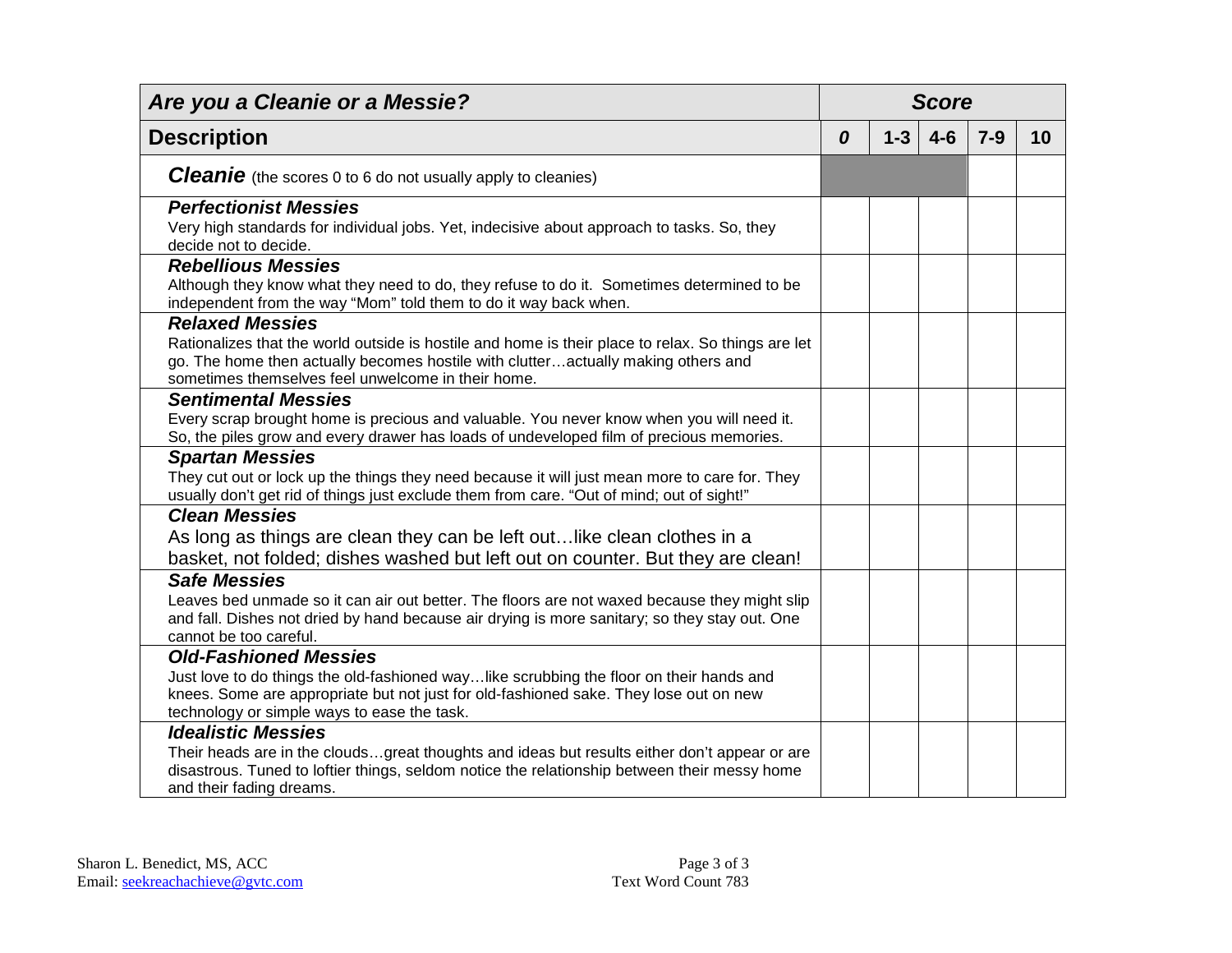*From the Heart...*



## **Housekeeping—Club Soda magic!**

During one of my online cruising moments, I recently came across another website that has all kinds of information and resources on gardening, organizing, product reviews, and housekeeping. Just bookmark the Housekeeping Channel

[\(http://www.housekeepingchannel.com/index.php\)](http://www.housekeepingchannel.com/index.php) alongside Good Housekeeping online [\(http://www.goodhousekeeping.com/home/how-to-clean\)](http://www.goodhousekeeping.com/home/how-to-clean), and you will have two very useful ways to get ideas and tips on cleaning everything from acrylic and glass surfaces, carpet, ceramic bathtubs, windows screens, to wicker furniture.

Among the many tips, I've been looking for other ways to remove stains from our carpet. Between our outdoor landscaping projects that bring in who knows what and our senior Schnauzer pet, Daisy, having an "accident" on rare occasion, we have any number of areas to experiment the best solution for stains and odors. I read that Club soda is the best emergency spotter there is. The Housekeeping Channel recommends you keep it on hand to clean up spills on carpet and clothing. Yet, it all depends on how fast you take care of the spot about to become a stain. Club soda is known to remove red wine, coffee, tea, even red Kool-Aid. Go the [http://www.housekeepingchannel.com/a\\_789-](http://www.housekeepingchannel.com/a_789-Club_Soda_Always_Keep_it_on_Hand) [Club\\_Soda\\_Always\\_Keep\\_it\\_on\\_Hand](http://www.housekeepingchannel.com/a_789-Club_Soda_Always_Keep_it_on_Hand) for details. Also, check out the *green cleaning links* 

at these websites for environmentally friendly ideas.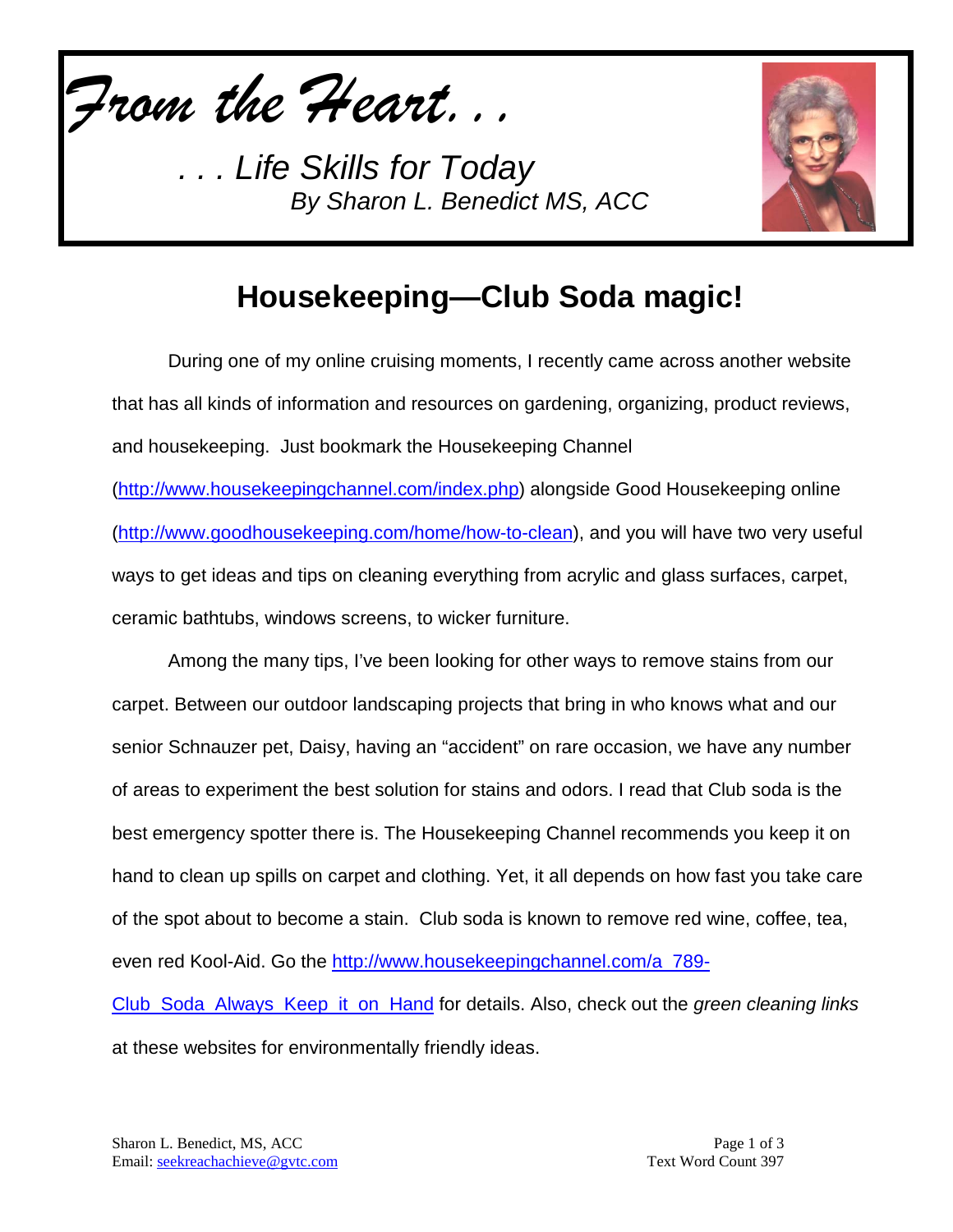As I continued cruising for other tips, I wondered what products or homemade concoctions my readers may use to remove stains and odors that are friendly to your family's health and environment. So, how about sending me some of your ideas as you check out these two housekeeping resources? Here are some categories to consider when offering tips. Try to be as specific as possible on the product(s) you use, how you use them, and the results. In the next issue, I'll try to share them with others who are also looking for simple and better ways to keep home *clean enough for healthy, dirty enough for happy*. And by all means, tell me if Club Soda works magic for you!

Cleaning Categories:

- Appliances
- Art and Décor
- Bathrooms
- Cabinets
- Carpets & Flooring
- Computers and other office equipment
- **Fixtures**
- Furnishings
- Kitchens
- Laundry, and laundry room
- Outdoor furniture (plastic, wood, metal)
- Pets and pet stains
- Upholstery
- Walls, Ceilings, Door portals
- Window treatment/drapes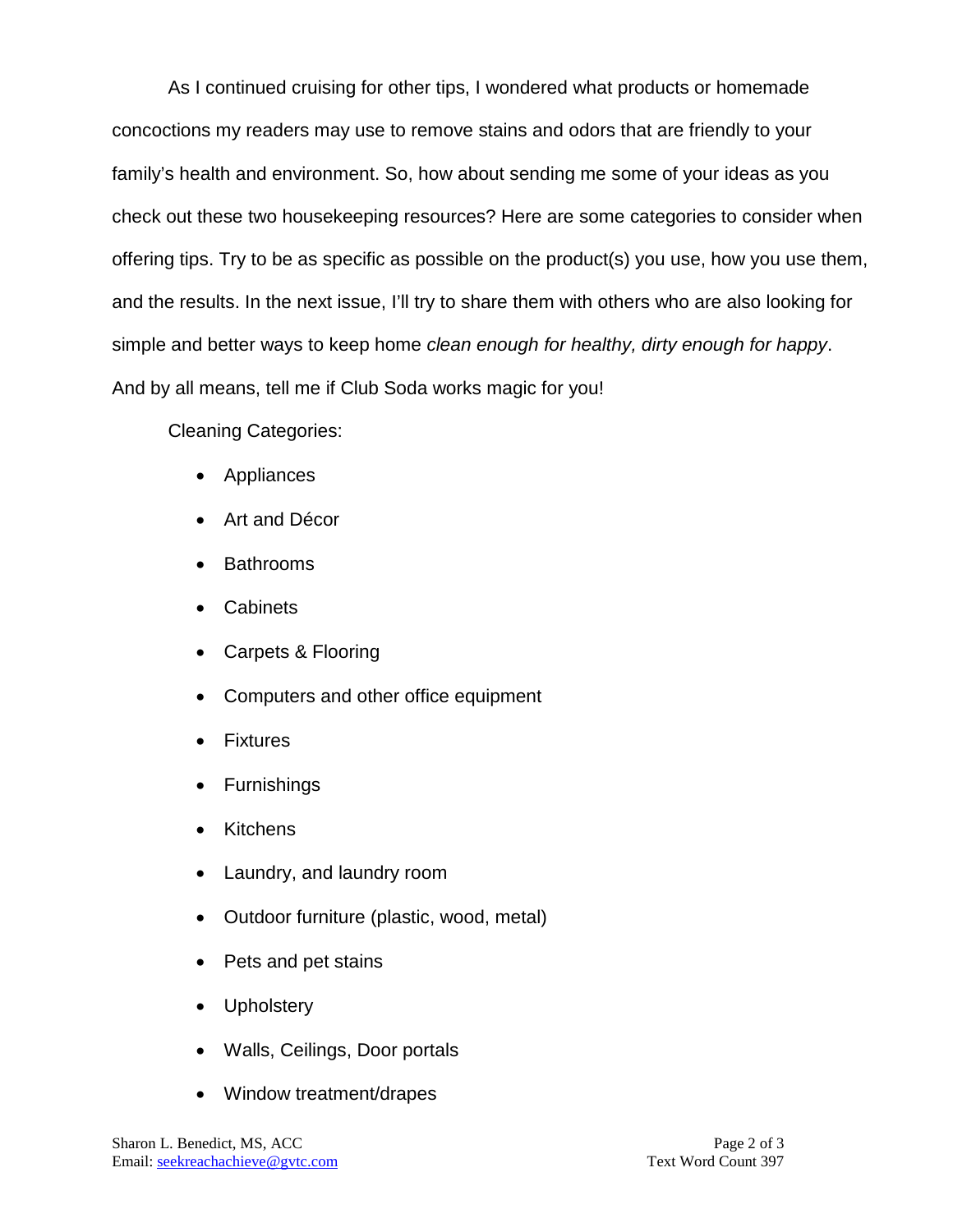Sharon L. Benedict, MS, ACC, is a certified life wellness coach-consultant, specializing in life skills, wellness, and creative arts development for individuals, businesses and organizations [\(www.harvestenterprises-sra.com\)](http://www.harvestenterprises-sra.com/).She welcomes your questions and comments and can be contacted at [seekreachachieve@gvtc.com.](mailto:seekreachachieve@gvtc.com)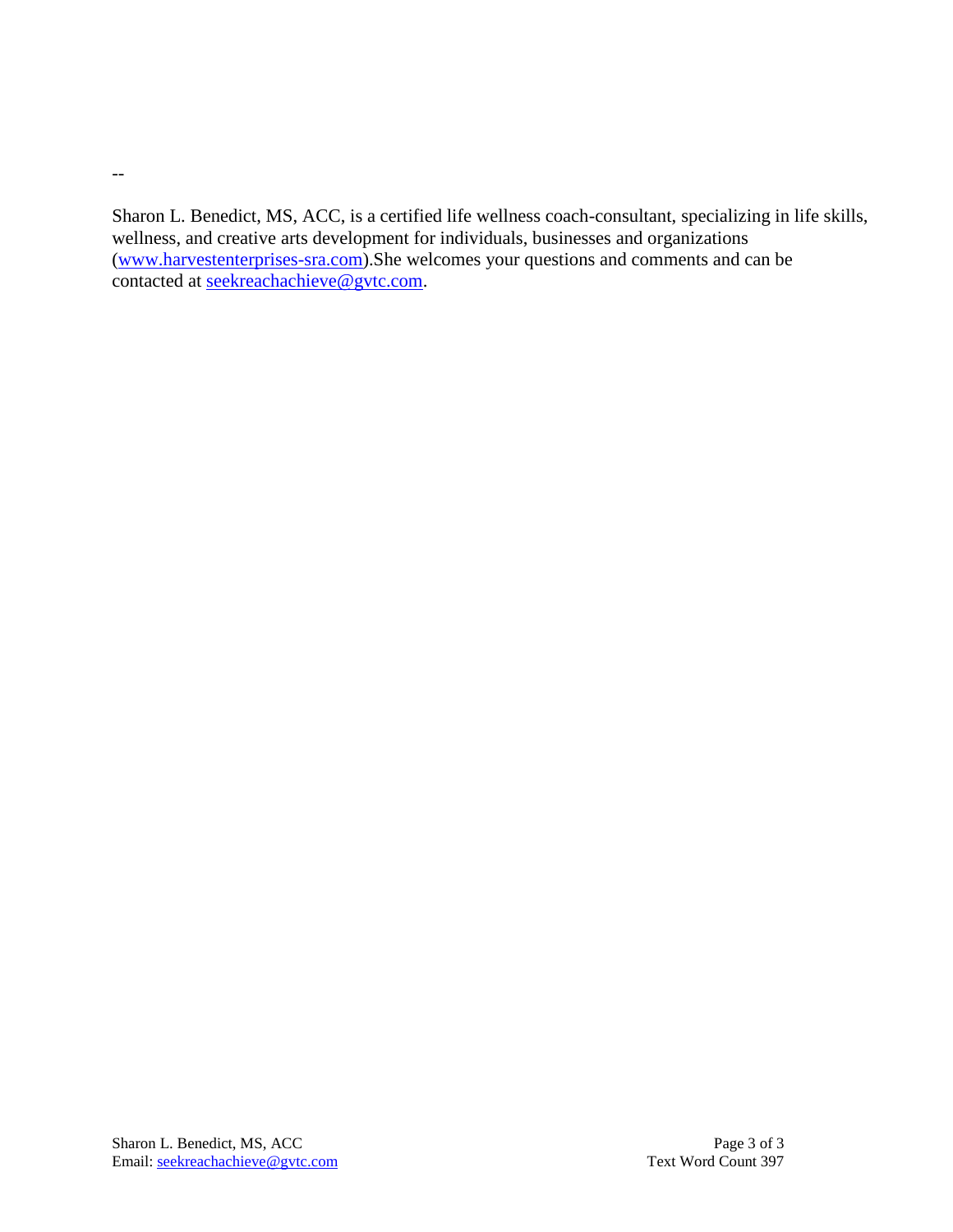*From the Heart...*



## **Housekeeping—Yard Duty, Down, and Dirty!**

For the past three weeks I have watched my husband early in the morning and in the heat of the day, dig a big hole in our yard. You may wonder, what for? No, it's not a herculean effort to find a pesky rodent tearing up our yard. Nor is it the cooling thought of a swimming pool to dive into during these sizzling summer days.

It's going to be a Koi pond he has long dreamed of. As you can imagine, John is a major talented guy that loves do-it-yourself jobs. Just when he finishes one he's off to another. Every day is a surprise as to what will next show up in our yard. Being the naturalist that he is also, our yard front and back are 95% native plants. I can't complain that's for sure. And I better not. Although I help with mortar and messes, he really does it all. And that's no easy task either for a sixty-plus skinny Paul Bunyan, with more than 3 feet of Texas hill country compacted gravel. No soft soil for this senior to be found! One nice advantage is it provides a very stable base for the pond.

You've heard the adage, "build it and they will come." Well, for a native plant lover, that's just what has happened. In our little backyard, arrayed with God's native colors, birds of all shades and shapes, hummingbirds, butterflies, bubble bees, and even lizards are frequenting a flower or fence line. I'm sure they are saying to themselves and their cousins, "Now, here's what life is all about!" In the cool of the early morning and cooling evening, I do love to settle into my chaise lounge to watch the parade.